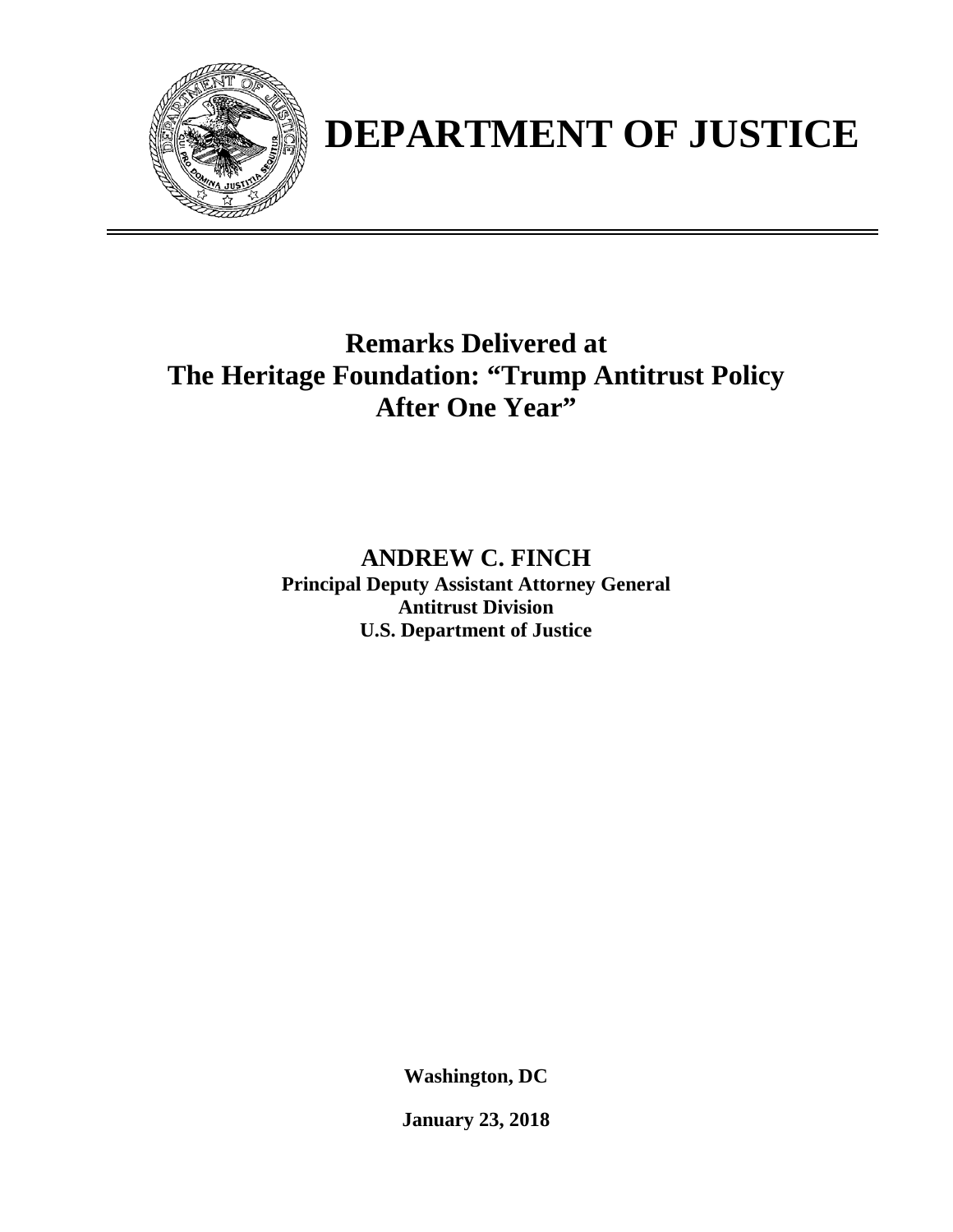#### **Introduction**

Although the focus of today's conference is "Trump antitrust policy after one year," I should note at the outset that antitrust policy for the United States is established and executed through a dual agency structure, one in which the Department of Justice shares certain of its responsibilities for enforcing the antitrust laws with the Federal Trade Commission.

For example, both agencies have authority to review mergers and bring suits to enjoin transactions under Section 7 of the Clayton Act. Both agencies also share authority to bring civil cases to enjoin other forms of conduct that violate the antitrust laws.

The two agencies' jurisdictions do differ in several important ways. Unlike the FTC, the Antitrust Division has authority to bring criminal charges for violations of the Sherman Act. The FTC, however, has a consumer protection mission and is empowered to bring suit against unfair or deceptive trade practices.

The two agencies also have different leadership structures. There is one Senateconfirmed Assistant Attorney General in charge of the Antitrust Division, and there are currently six Deputy Assistant Attorneys General and a number of talented counsel in the Front Office who assist the AAG. The AAG reports to the Attorney General, who reports directly to the President. The FTC, by comparison, is an independent agency with seats for five commissioners, and it takes action through a majority vote of seated commissioners.

As a result of this dual-agency structure, there is not one "grand, unified antitrust policy" within any administration. But the two agencies do share common goals, and they rarely differ on the interpretation and application of the antitrust laws.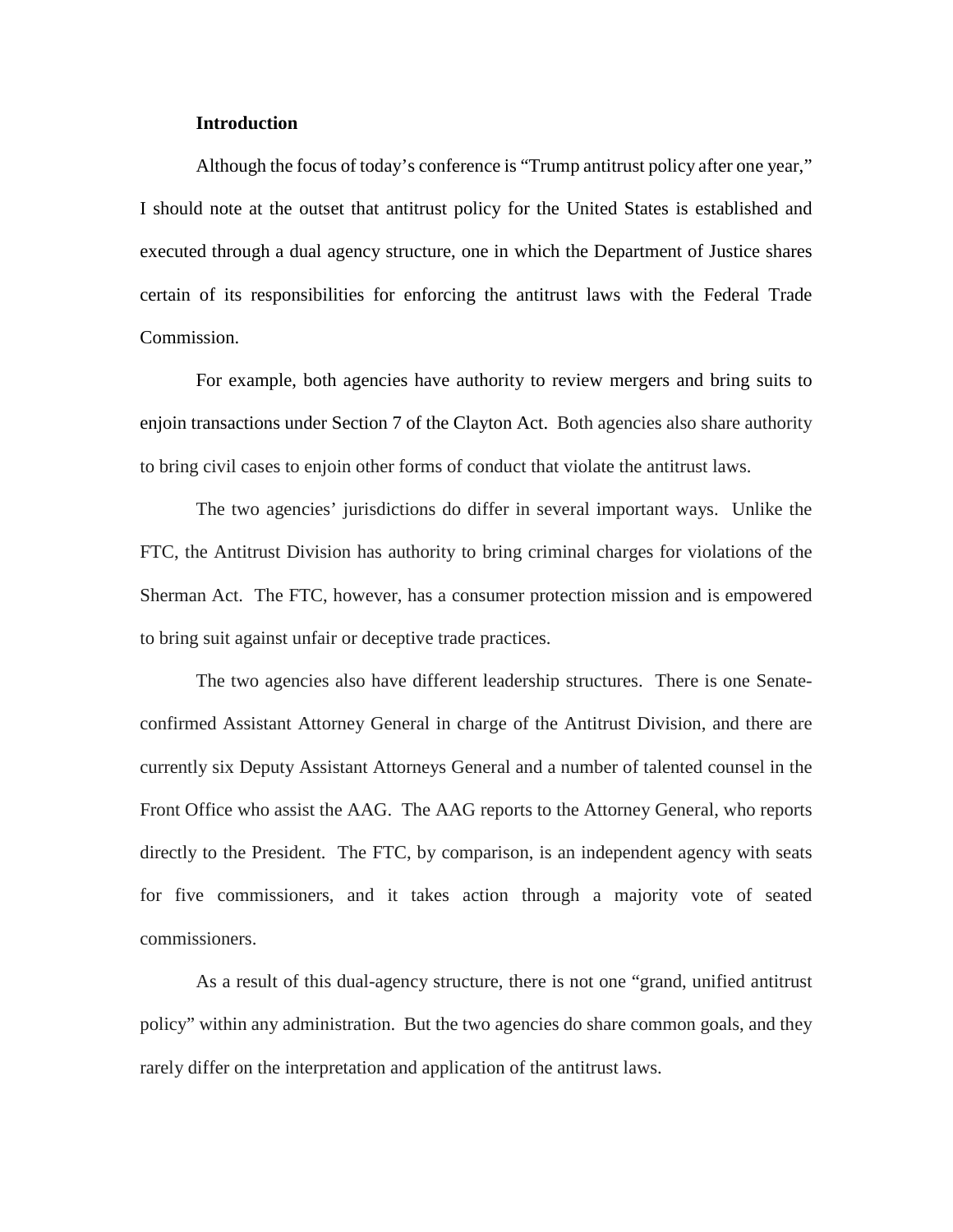With that background, I would like to describe a few of the policy initiatives that the Antitrust Division undertook during the past year that we plan to carry forward into 2018.

#### **Intellectual Property**

 $\overline{\phantom{a}}$ 

I will start with the application of antitrust law to intellectual property. Shortly after his confirmation last September, our Assistant Attorney General delivered a speech on intellectual property that kicked off the Division's global effort to caution against the misapplication of antitrust law to intellectual property disputes.<sup>[1](#page-2-0)</sup>

I wholeheartedly share our AAG's concern that antitrust enforcers may have been focusing too heavily on the concerns of technology implementers who participate in standard setting organizations, and that this focus risks undermining incentives for the innovators who are responsible for creating IP in the first place.

If a patent holder is alleged to have violated a commitment to a standard setting organization, there are common law and statutory remedies available to address that misconduct. Indeed, a recent district court decision demonstrated that courts are capable of remedying violations of commitments to license on FRAND terms without resorting to antitrust remedies.<sup>[2](#page-2-1)</sup> By contrast, expanding the use of antitrust law to police private commitments to standard setting organizations threatens to distort the bargaining process in a way that undermines innovation.

<span id="page-2-0"></span><sup>&</sup>lt;sup>1</sup> Makan Delrahim, Assistant Attorney General, Antitrust Division "Take It to the Limit: Respecting Innovation Incentives in the Application of Antitrust Law" (Nov. 10, 2017), https://www.justice.gov/opa/speech/file/1010746/download.

<span id="page-2-1"></span><sup>&</sup>lt;sup>2</sup> Memorandum of Findings of Fact and Conclusions of Law, TCL Communication Technology Holdings, Ltd. v. Telefonaktiebolaget LM Ericsson, No. 8:14-cv-00341 (C.D. Cal. Dec. 21, 2017).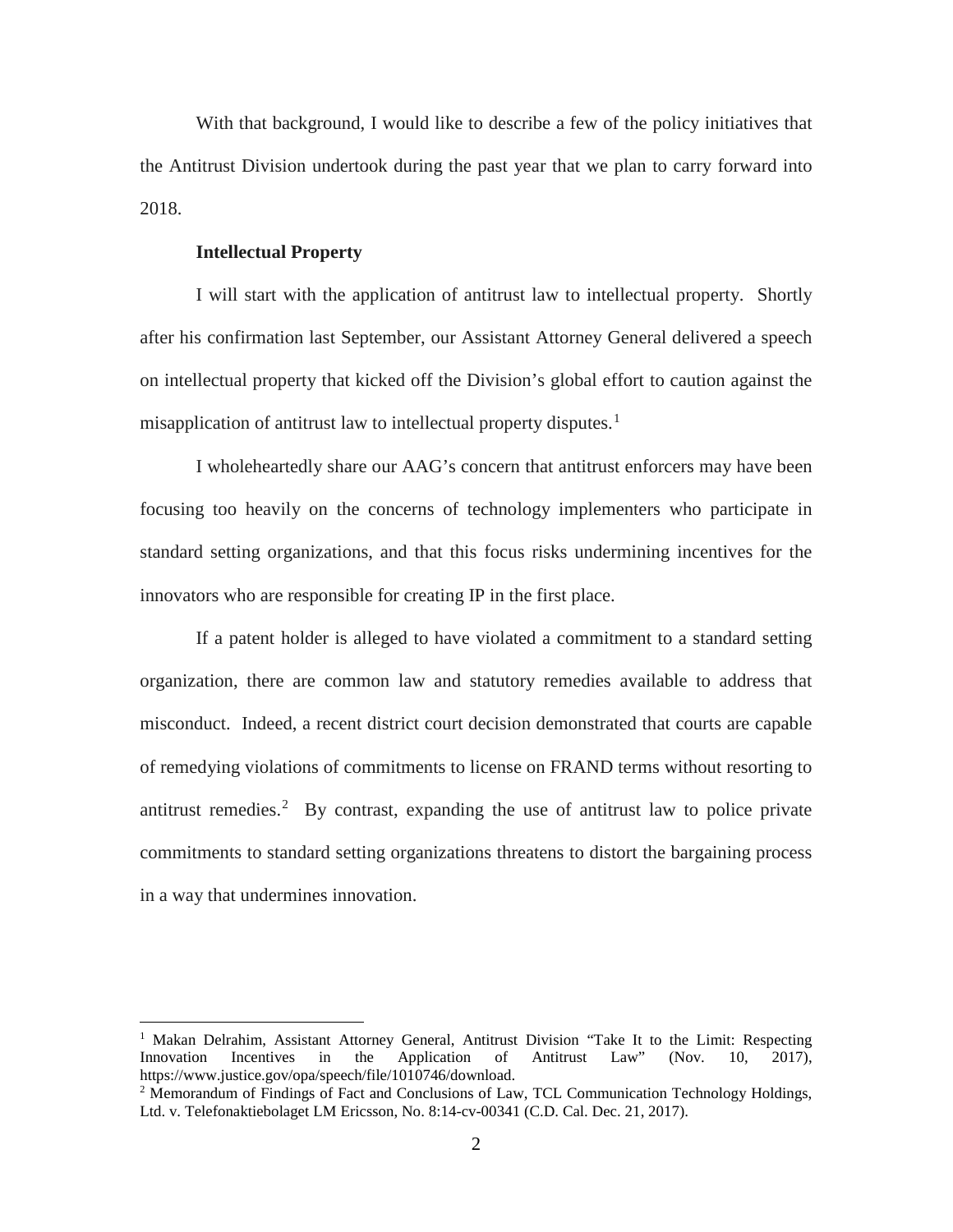The Antitrust Division also shares the concern expressed by the Supreme Court in *Hydrolevel* that standard setting organizations "can be rife with opportunities for anticompetitive activity."[3](#page-3-0) Experience has demonstrated that, whenever competitors come together, there is always a risk that they will engage in naked cartel-like behavior.

The Division has begun scrutinizing what may appear to be buyer's cartel or seller's cartel behavior that's designed to artificially shift bargaining leverage from IP creators to implementers, or vice-versa. In particular, the Division is focused on rules of SSOs that purport to clarify the meaning of "reasonable and nondiscriminatory," but that may instead serve to skew the bargain clearly in the direction of implementers. In this regard, I would underscore Assistant Attorney General Delrahim's suggestion that standard-setting organizations should proactively evaluate their own rules and maintain internal antitrust compliance programs.

The Division's senior leadership intends to engage in further advocacy efforts on this issue in the coming year, elaborating on ways antitrust enforcers and courts may help restore the balance between intellectual property and antitrust law.

#### **Consent Decrees and Other Remedies**

A second policy initiative of the Antitrust Division is to continue to streamline and improve its use of consent decrees and other remedies. Our overall approach to consent decrees is guided by the principle that antitrust enforcement is law enforcement, not regulation.

Antitrust enforcement is designed to help the forces of competition guide the markets, and it therefore plays an important role in deregulating the economy so that

l

<span id="page-3-0"></span><sup>&</sup>lt;sup>3</sup> Am. Soc'y of Mech. Eng'rs, Inc. v. Hydrolevel Corp. 456 U.S. 556, 571 (1982).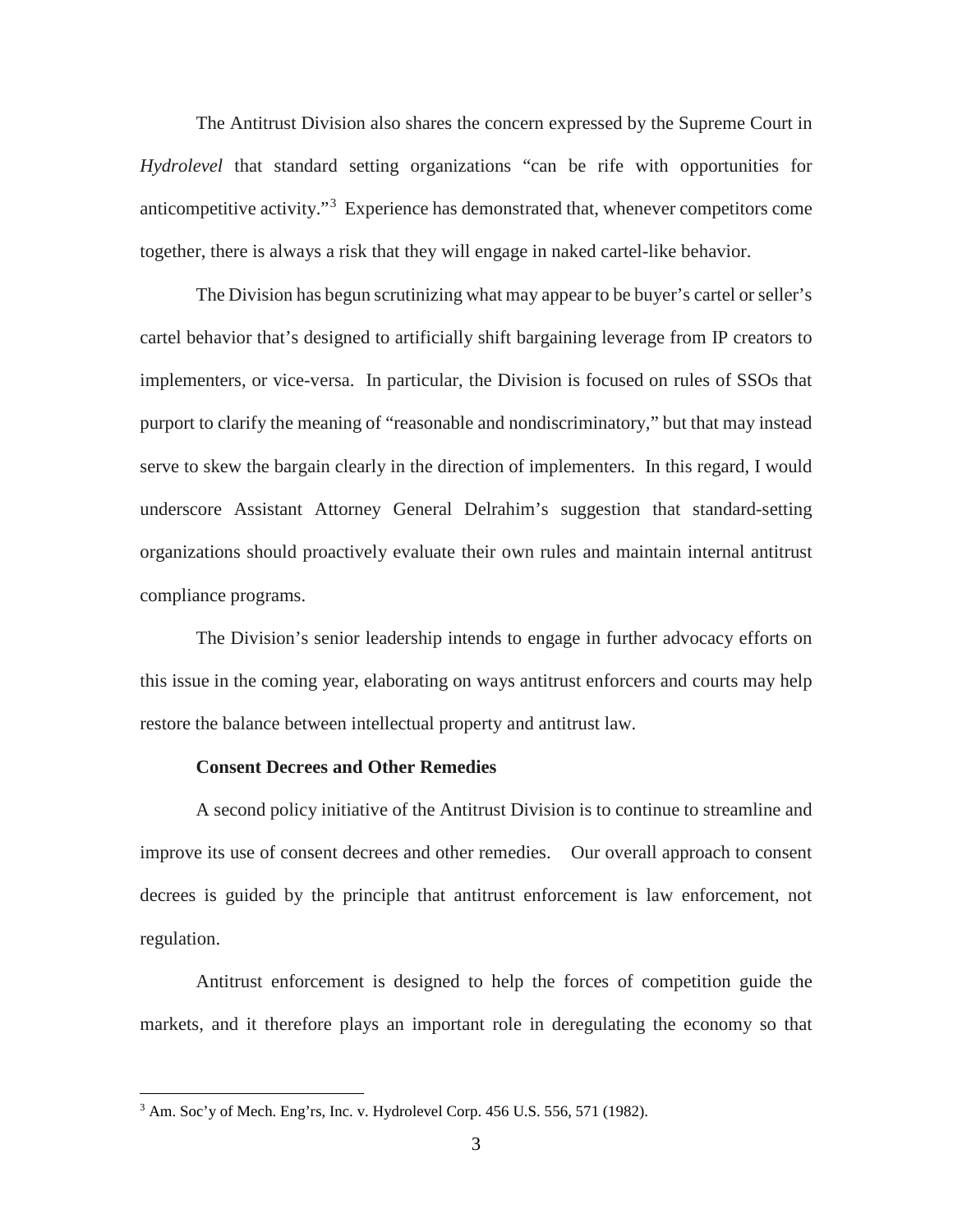innovation can thrive, businesses can enter markets and compete, and consumers can benefit from low prices and increased output. As Justice Black explained in *Northern Pacific*, the Sherman Act is a "comprehensive charter of economic liberty aimed at preserving free and unfettered competition as the rule of trade."[4](#page-4-0) The Antitrust Division will aim to further that goal with its approach to consent decrees.

Among other things, the Division will continue to favor structural relief rather than behavioral relief. Behavioral relief can be at odds with the purpose and design of the Sherman Act because behavioral conditions are fundamentally regulatory, imposing ongoing government oversight on what should preferably be a free market.

 The Division's recent merger consent decrees have reflected its preference for structural relief. This past December, in a single week, we entered into three different settlements for three separate mergers that the Division determined would be unlawful. In each case, we required divestitures, not behavioral restrictions, as the key component of each settlement.

We are also taking steps to improve the enforceability of our consent decrees by including provisions that are designed to place the risk of failure on the parties, not on the American consumer. All three of the settlements I just mentioned included the provisions, and the Division will include these provisions in settlements of future merger and civil nonmerger actions.

Among other things, we are including a provision requires defendants to agree that the government may establish a violation of a consent decree by a preponderance of the evidence (that's instead of the government having to prove a violation by clear and

l

<span id="page-4-0"></span><sup>4</sup> N. Pac. Ry. Co. v. United States, 356 U.S. 1, 4 (1958).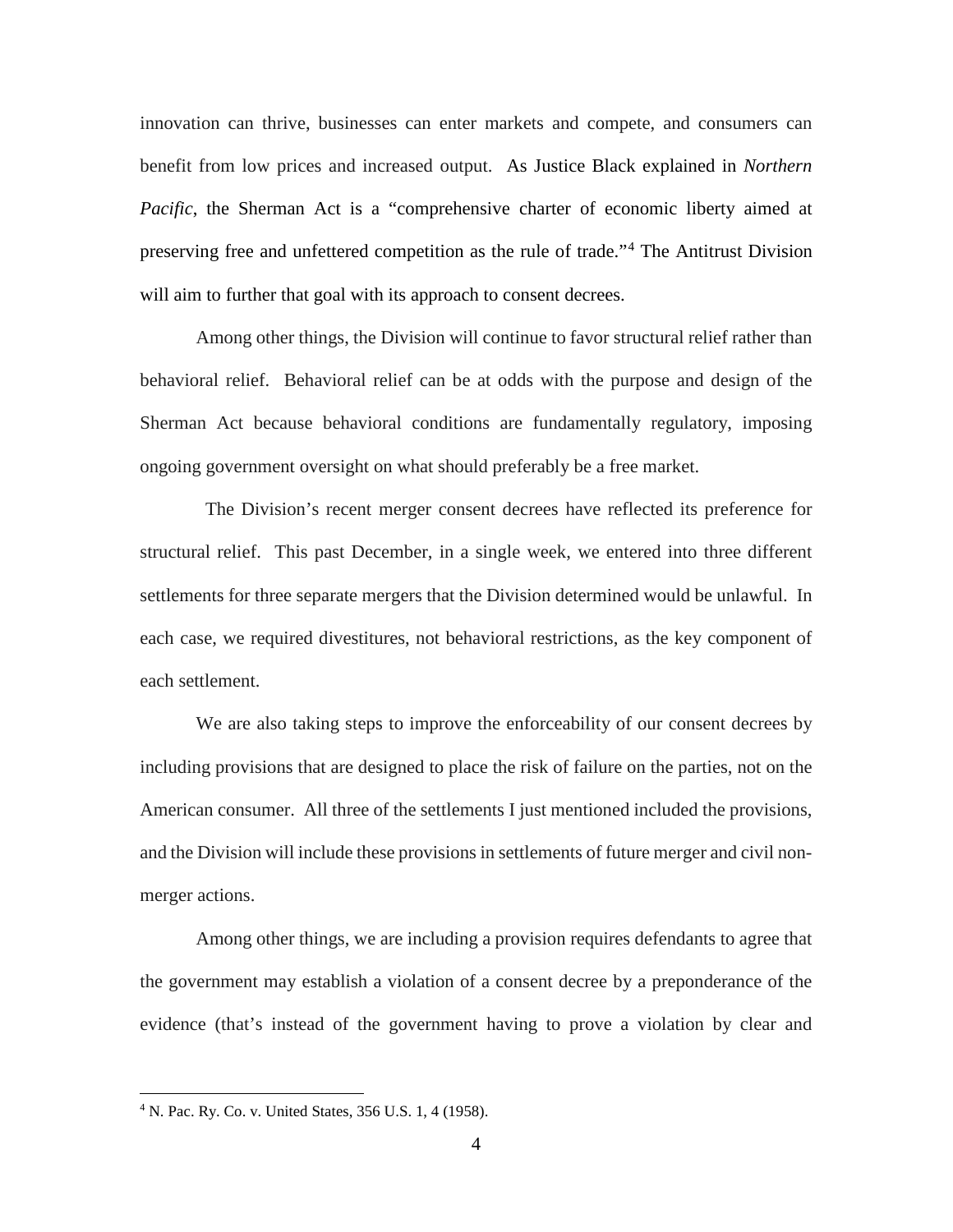convincing evidence). By modifying the standard in this way, we believe we will reduce the costs and increase the effectiveness of consent decree enforcement.

In addition, we are including a provision that allows the United States to apply for an extension of a consent decree's term if the court finds a violation of the decree. At the same time, we are also including a provision that after a certain number of years, the United States may terminate the decree upon notice to the court and the defendants.

Overall, the goal of these new provisions is to improve consent decree enforcement and shift the risk of failure to the parties and away from the taxpayer and American consumer.

#### **Criminal Developments**

On the criminal side, we hope to see continuing success in our efforts to combat price fixing, bid rigging, and market allocation schemes throughout the country.

One important area which the Division will continue to monitor closely is the employer-employee relationship and, in particular, what are sometimes called "employee no-poach" agreements. Agreements between employers that eliminate competition for employees in the form of no-poach agreements are per se violations of the Sherman Act.

In October 2016, the Division issued guidance reminding the business community that no-poach agreements can be prosecuted as criminal violations. For agreements that began *after* the date of that announcement, or that began before but *continued after* that announcement, the Division expects to pursue criminal charges. As our Assistant Attorney General explained last week, the Division expects to initiate multiple no-poach enforcement actions in the coming months.

#### **Conclusion**